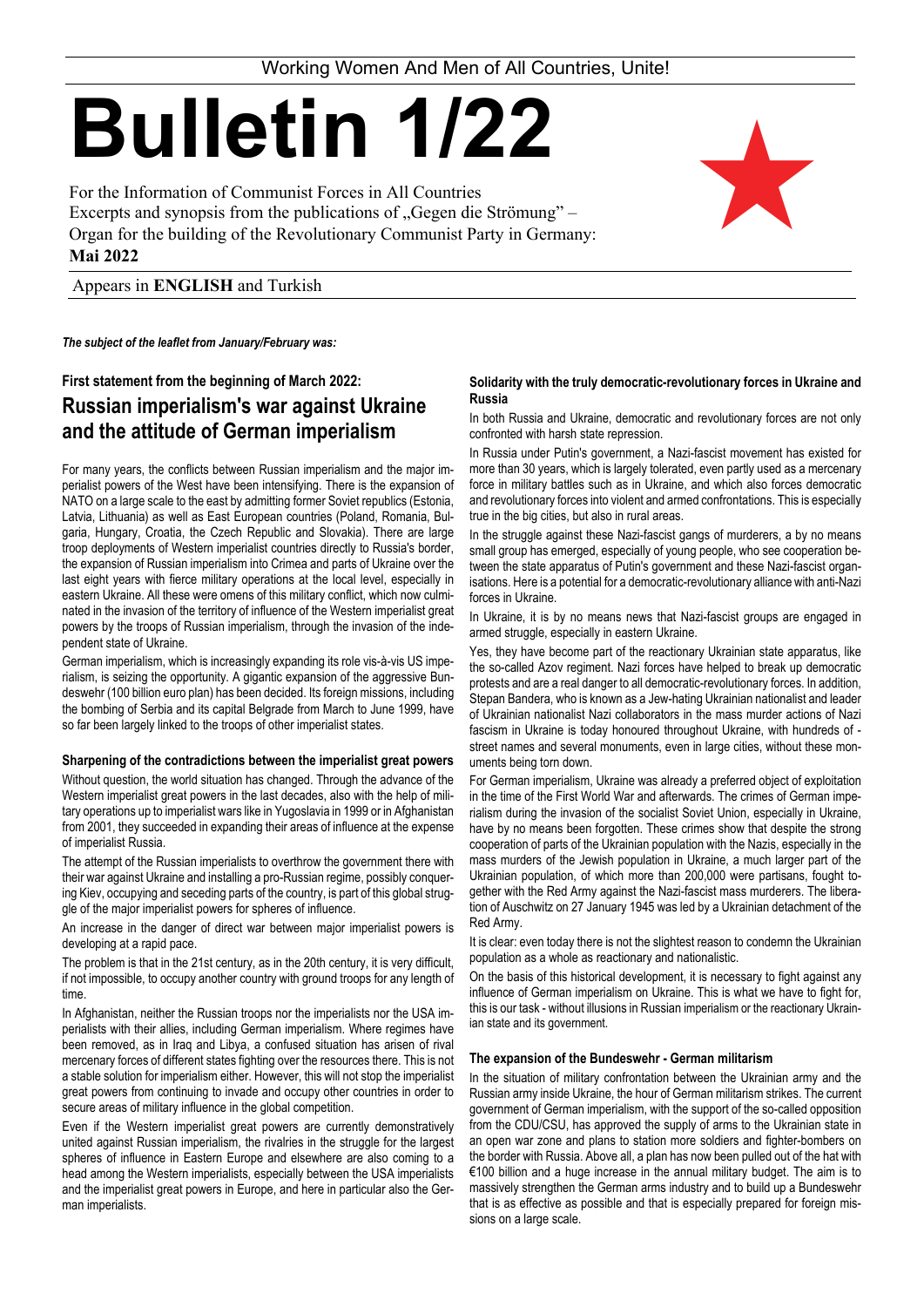This is a new stage in the militarisation of Germany, a great danger for the people of Europe and the whole world.

The current mood in Germany, with gigantic support for the current imperialist government as well as European-chauvinist slogans like "For European Values", must be recognised as a huge danger and fought against. Let us not forget that Russophobia, which has a long tradition in Germany, is being massively activated and strengthened again. Let's also not forget that Ukrainian border guards prevent people who look "non-European" from boarding trains to flee across the border.

It may be that every analogy has its problems. But it is worth remembering the bluster with which German social democracy warned of the danger of Russian tsarism in 1914: In the face of Russian imperialism, German imperialism would allegedly cut a more progressive figure. Therefore, it would be necessary to support the struggle of the German imperialists against dangerous Russian tsarism. It was a man like Karl Liebknecht, it was a woman like Rosa Luxemburg, who opposed this social-democratic-imperialist and German-nationalist enthusiasm for war still as a very small group. They made a great contribution to the fact that the mood, especially among the proletariat in Germany, changed thoroughly in the next few years and mass struggles developed on the streets and in the factories against the imperialist First World War. Karl Liebknecht and Rosa Luxemburg recalled August Bebel's old phrase: "Not a man or a penny for this system!". Applied to today, this means:

# **Not a single Euro to this system of German imperialism and no support whatsoever for the Bundeswehr!**

This is an indispensable democratic demand in the struggle against the danger of war and systematic German nationalist and militarist incitement of the population in Germany.

*The leaflet contained the following further contributions:* 

# **1. Solidarity with the democratic struggle in Rojava against the murderous attacks of the Turkish army and the IS fascists**

The democratic and revolutionary Kurdish forces in Rojava (Northern Syria) are militarily attacked every day from Turkey and also from the areas in Northern Syria occupied by the Turkish reactionary army.

In early February 2022, the reactionary Turkish regime intensified its attacks on Rojava and also on Kurdish areas in northern Iraq. The Turkish air force - simultaneously bombed the village of Teqil Beqil near Dêrik in Rojava (Northern Syria), several targets in Şengal and the Mexmûr refugee camp in northern Iraq. The fighter jets took off from the Turkish military airport in Amed (Turkish Dyabarkir). Bombing, artillery shelling and drone attacks continued throughout February. Many people were killed and injured. However, democratic resistance fighters shot down a drone belonging to proto Turkish mercenaries over the village of Beluniye near Tel Rifat.

The timing of the intensified Turkish military attack, called "Winter Claw", is not coincidental. It came shortly after the large-scale attempt by IS fascists to free thousands of captured IS fascists from the Sina prison in Hesekê. There, 5,000 IS fascists are imprisoned under the supervision of the Kurdish Democratic Self-Government in Syria. This was the biggest attack by IS since 2019. It was a wellprepared and long-term planned action. The outbreak of the IS fascists could only be prevented after several days of fighting with heavy losses.

The Turkish army and the IS fascists - and various other fascist mercenary troops in Syria and Iraq - are de facto allies. Their primary goal is to use all means to destroy the democratic power structures that have emerged in recent years, especially in northern Syria, and their organised base among the population. Democratic resistance fighters are repeatedly murdered by drones, such as the co-chairman of the executive council of the democratic self-government of Şengal at the end of 2021. According to human rights organisations, since the beginning of the Turkish invasion four years ago, almost 8,500 people have been abducted from the area of Efrin, where there was a democratic power before the occupation by the Turkish army. About half remain disappeared.

Immediately after the invasion of Russian imperialism in Ukraine, the reactionary Turkish regime pushed for its military attacks on Rojava. The Turkish military bombed the villages of Til Şenan, Um Elxêr and Deşîşe on 27.2.2022 and carried out threat attacks around Tel Rifat.

The German imperialists support the Turkish murderous attacks by supplying weapons. This includes the annual arms exports worth millions for the Turkish

state. For example, the sensor heads of the drones used by the Turkish army are produced by the German company Hensoldt. The German state has shares worth millions in this company. Leopard 2 tanks as well as pistols and rifles from Heckler and Koch have also been part of the Turkish military's armament for a long time. The - criminalisation and repression of the progressive Kurdish population in Germany is also a direct support of the Turkish reactionary regime in the fight against Kurdish democratic and revolutionary forces.

In recent weeks, rallies and demonstrations against the Turkish aggression against Rojava (Northern Syria) have taken place in various cities in Germany as well as in other countries.

## **Let's strengthen solidarity with the democratic revolutionary forces in Iraq and Syria!**

Sources: https://anfdeutsch.com, https://civaka- azad.org, https://barrikade.info

# **2. The lies of the Putin government and its anti-communism**

In several speeches, all of which can be found on the internet, both in 2014 on the annexation of Crimea and now shortly before the invasion of Ukraine by Russian troops, Putin, that anti-communist and counter-revolutionary, has found the cause of the whole problem: Who is to blame for everything? Lenin! Why is that?

Yes, Putin explained, because Lenin recognised the right to state independence of the Ukrainian nation, like the Finnish nation and all nations in the Tsarist empire. And regardless of whether leftists or rightists were in the majority in such a state, the socialist state in Russia under Lenin's leadership guaranteed this state independence, for example for Finland, which was a stronghold of reaction at the time.

Why did Lenin do this? Because otherwise he would have continued the Tsar's policy, the policy of Tsarism, of militarily oppressing other countries and discriminating against the population and preventing them from developing economically and culturally according to their decisions. Putin still fears Lenin today, and rightly so!

By declaring Lenin to be the main culprit and adding that he would enforce "decommunisation", i.e. an even stronger anti-communist basic position in Ukraine, Putin has proved that the real model for him is the tsarist Great Russian Empire, in which there is no room for small nationalities to develop, for nations no right to state secession. It is hard to believe, but true: the old tsarist ideology has supremacy over regulars' tables and the government in the new imperialist Russia. It is a weapon of the Putin government to serve and foment Great Russian nationalism in order to carry out imperialist plans.

# **3. On the fascist or Nazi movement in Russia**

There has been a fascist or Nazi movement in Russia since the beginning of the 1990s. This consists of different levels. There are legal or semi-legal organisations or parties that also take part in elections, fascist and Nazi gangs of thugs that attack democratic and progressive forces, as well as paramilitary Nazi gangs and military mercenary organisations that commit Nazi murders and attacks, train Nazis from all over the world and murder and plunder for Russian imperialism in war zones. Here are just a few highlights:

\* The "Liberal Democratic Party of Russia" (LDPD), founded in 1989, is one of the oldest fascist parties in Russia. Its founder and leading figure to this day is Vladimir Zhirinovsky. The - LDPD has as its ideological basis extreme Russian nationalism with the slogan of the "rebirth of Russia" as well as racist hostility against everything "non-Russian". In 2019, according to its own figures, it had almost 300,000 members and also participated in the Duma elections. In these, for example, it achieved over 13 per cent in 2016 and almost 8 per cent in 2021.(1) \* The fascist organisation "National Liberation Movement (Russia)" (NOD) was founded in 2011 and according to its own information has 170,000 members in Russia. Hostility towards Jews, extreme Russian nationalism and anti-Americanism are its "trademarks". In addition to fascist propaganda, the NOD's mission is to attack progressive and democratic forces on the streets and disrupt their events. The NOD is not only active in Russia, but also in eastern Ukraine as a group of thugs in the service of Russian imperialism and is well networked internationally with, among others, the Le Pen fascists in France and the Nazis of the "Reichsbürger" in Germany. Y. A. Fedorov, a member of Putin's government, is the leader of NOD.(2)

\* A characteristic of the Nazi movement in Russia is that for years it has been armed not only with baseball bats, clubs and gas pistols, like the Nazi hooligans,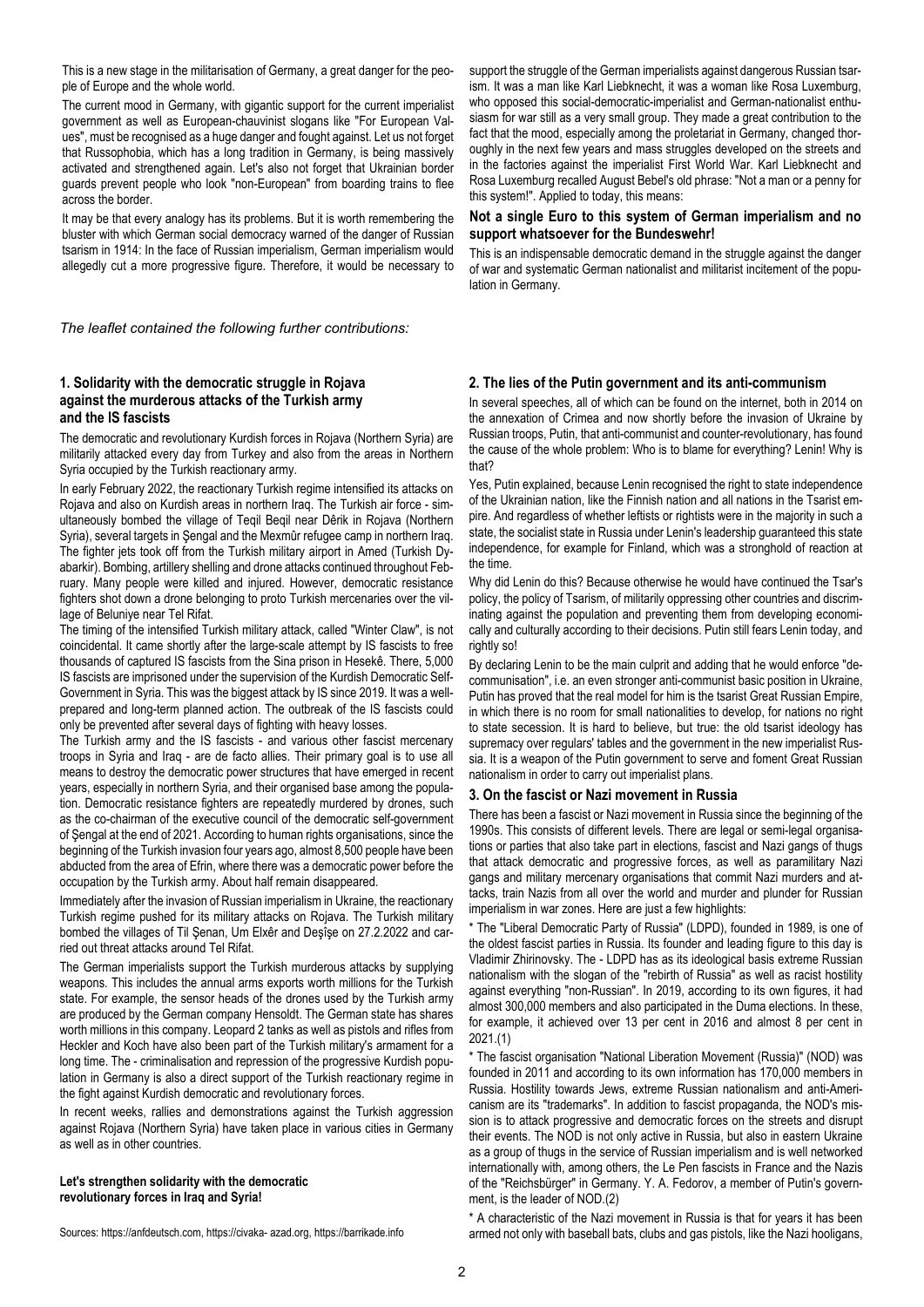who still number thousands of members in Russia today. Rather, it also has quite massive firearms (pistols, rifles) and explosives. These armed Nazi terrorist groups - have been active in Russia for many years, such as the "Russian Reich Movement", which was founded in 2002. It has long been part of a larger coalition of fascist groups in Russia formed under the name "Russians". This included, among others, the "National Socialist Initiative". (3) The "Russian Reich Movement" is well networked internationally, including with Nazis from Sweden, the USA and Germany, such as the Nazis of the "III Way". It trains its members militarily in training camps set up especially for this purpose. Other Russian and foreign Nazis are also militarily trained there, including members of the NPD youth organisation and Nazis of the "III Way". Members of the "Russian Reich Movement" have also taken part in military hostilities in eastern Ukraine on the side of Russian imperialism since 2014. In total, thousands of Nazis and fascists are organised in such or similar Nazi organisations.(4)

From 2004 to 2020 alone, at least 625 people were murdered by these Nazi murder gangs and more than 4,300 were injured, some of them seriously, according to the civic-democratic information centre "Sova". According to "Sova", the number of unreported cases of Nazi terror is enormous. This Nazi murder terror is directed against people from Central Asia, against people with "nonwhite" skin colour, against the LGBT scene as well as against Jewish people and Muslims as well as against anti-fascist and democratic forces.(5)

\* The number of military mercenary troops in the service of Russian imperialism has grown massively, especially with the start of the Syria war from 2011 and after the start of the war in eastern Ukraine in 2014. Many of these organisations are Nazi mercenary troops, openly professing Nazi fascism with Nazi symbols such as the Hitler salute, swastika and SS runes.

There was the "Russian National Unity", a Nazi organisation that had a swastika in its coat of arms, was founded as early as 1990 and is said to have had up to 200,000 members in the 1990s.

In 2014, it sent military-trained Nazi cadres into eastern Ukraine, which spread hostility towards Jews and all "non-Russians", murdered and tortured.(6) Currently, probably the best-known Nazi mercenary gang in the service of Russian imperialism is the so-called "Wagner Group", which emerged in 2014. Dmitry Utkin, the founder of the mercenary gang, professes Nazi fascism with tattooed SS runes. The group uses the swastika and Hitler salute as well as SS runes on combat vehicles and uniforms. In total, up to 6,000 fascist "Wagner" mercenaries murder and pillage for Russian imperialism, whether in eastern Ukraine, Crimea, Syria or Libya.(7) Several hundred "Wagner" Nazis are said to be taking part in the current war of Russian imperialism.

#### *Sources*

(1) Steffen Kailitz, Andreas Umland: Why fascists took over the Reichstag but have not captured the Kremlin: a comparison of Weimar Germany and post-Soviet Russia, December 2016, Nationalities Papers , Volume 45 , Issue 2 , March 2017 , pp. 206 -221. (2) Mares, Miroslav; Larys, Martin; Holzer, Jan. Militant Right-Wing Extremism in Putin's Russia, New York 2019, 164f (3) Ibidem, pp. 58f., Marlene Laruelle: Russian Nationalism: Imaginaries, Doctrines, and Political Battlefields. Routledge 2019, pp. 167, 202f. (4) https://www.zeit. de, 5.6.2020 (5) https://www.sova- center.ru/en/ (6) See: Kuzio, Taras: Putin's War Against Ukraine: Revolution, Nationalism, and Crime , footnote 151 (7) See on this: https://www.belltower.news and "Kämpfen, foltern, töten - Russische Söldner im Ausland", WDR Dokumentation, 2.2.2021

# **4. On the fascist or Nazi movement in Ukraine**

Irrespective of the question of what influence these groups have in Ukrainian society as a whole, it remains to be said: From 2014 onwards, the fascist or Nazi movement in Ukraine received a massive boost.

The most important actors at that time were the party "Svoboda", which had also achieved temporary success in elections and was involved in the Ukrainian transitional government with four ministers, including the vice-president, the paramilitary organisation "Right Sector" and the Azov movement. All these organisaBandera and the Ukrainian Nazi collaborators from the OUN and the UPA army. These fought alongside Nazi fascism against the Red Army and the Soviet partisans after the Nazi invasion of the USSR from 1941 onwards and were involved in mass murder actions against the Jewish and Polish populations in Ukraine. Today's Nazis in Ukraine also place themselves in the tradition of the SS murder gang "Galicia", in which thousands of Ukrainian Nazi collaborators fought.

#### Today, the Azov movement is the most influential politically and militarily.

The Azov Regiment, a militarily armed Nazi murder gang, had been fighting alongside the Ukrainian army in eastern Ukraine for several months in early 2014 and by then already included hundreds of members. The Azov Regiment was officially attached to the National Guard of Ukraine in the same year and remains under the authority of the Ministry of Internal Affairs to this day. As of 2019, the Azov Regiment was again deployed in eastern Ukraine with about 1000 soldiers.(1) Ukraine's Interior Minister appointed Vadim Troyan, the regiment's deputy commander, as head of the Kiev police in 2015 and even as deputy head of the Ukrainian police in 2019.(2) This secured funding and equipment for these Nazis. Starting with military "basic equipment" and ending with heavy artillery and reconnaissance drones, they have the most modern means of war. The training of Azov military cadres also takes place, for example, at the "Hetman Petro Sahaidachny National Academy" (NAA), the most renowned military school of the Ukrainian state. This is also financed by Western states such as the USA and Germany. A Nazi group with links to the Azov Nazis has been active there since 2018.(3) It is estimated that the Azov movement can draw on at least 2,500 active Nazi military cadres and thousands of "veterans".

In total, there are over 80 paramilitary "volunteer" units in Ukraine. Many of these are pro-Nazi or Nazi.(4) In addition, there is the political party "National Corps", founded in 2016, and a Nazi vigilante group ("Centuria"), which is part of the Azov movement. Members of the Azov movement wear Nazi symbols and SS runes. In photos they show the Hitler salute as well as swastika and NATO flag together.(5) Their organisational badge consists of the "Wolfsangel", which was also used by the SS, such as the 2nd SS Panzer Division "Das Reich".

Tens of thousands are organised in these legal organisations, supported by tens of thousands more sympathisers.(6) These Nazis organise their own publishing houses for Nazi literature, Nazi meeting places such as the "Cossack" house in Kiev, summer camps for young people, marches such as the "memorial marches" for Stepan Bandera in many cities, sometimes with several thousand, even tens of thousands of participants.

They attack democratic forces, terrorise the LBGT scene in Kiev, such as with brutal attacks like in late November 2021,(7) as well as Roma settlements. In 2018 alone there were five attacks in two months against Roma families in Lviv with one Nazi murder and many injured.(8) Internet forums, chat groups, but also the "National Socialist Black Metal" scene serve as recruitment tools for the Azov movement.(9) The Azov Nazis also maintain good connections with Nazi groups across Europe, whether "Nordic Resistance", an amalgamation of Nazis from Sweden, Finland, Denmark and Norway, or the "III Way" and the "Identitarian Movement" from Germany. The Azov Regiment also militarily trains Nazis from abroad including German Nazis from the "III. Weg", for example. It also accepts them into its own ranks so that they gain "combat experience".(10) In the current war between Russian imperialism and the reactionary regime in Ukraine, members of the Azov movement are militarily training volunteers, massively trying to recruit new members and militarily fighting alongside the Ukrainian army.(11) *Sources* 

(1) Colborne, Michael: From the fires of war: Ukraine's Azov Movement and the Global Far Right, Stuttgart 2022, p. 62 (2) Ibid, p. 85 (3) https://www.belltower.news (4) Ibid (5) https://de.crimethinc.com (6) Colborne, Michael: From the fires of war: Ukraine's Azov Movement and the Global Far Right, Stuttgart 2022, p. 65, 67 (7) https://www.belltower. news/ (8) Ebenda (9) Ebenda (10) Colborne, Michael: From the fires of war: Ukraine's Azov Movement and the Global Far Right, Stuttgart 2022, p. 121ff., https://antifainfoblatt.de, 7.6.2020 (11) fr.de, 15.2.2022

#### *The subject of the leaflet from March/Avril was:*

#### **For 1 May 2022:**

# **Fight against the current! Against imperialist "war logic"!**

Like in a burning glass, the invasion of imperialist Russia on its neighbouring state, Ukraine, does not only concentrate a wealth of the big economic, political and military contradictions of the imperialist big powers and small reactionary states. It also concentrates a whole plethora of questions for the truly democratic, revolutionary and communist-oriented forces in Germany. The main question is how to fight above all against our main enemy, German imperialism, which obviously does not play a main role in the current war in the present situation.

#### **Imperialism means war**

It is not exactly news that the system of imperialism with the imperialist great powers at the top, which constantly send even small reactionary states into proxy wars, is the real cause of reactionary wars. The imperialist First World War was prepared with small wars. The Second World War, also rooted in imperialism but of a different character, was also prepared by a series of occupations by German